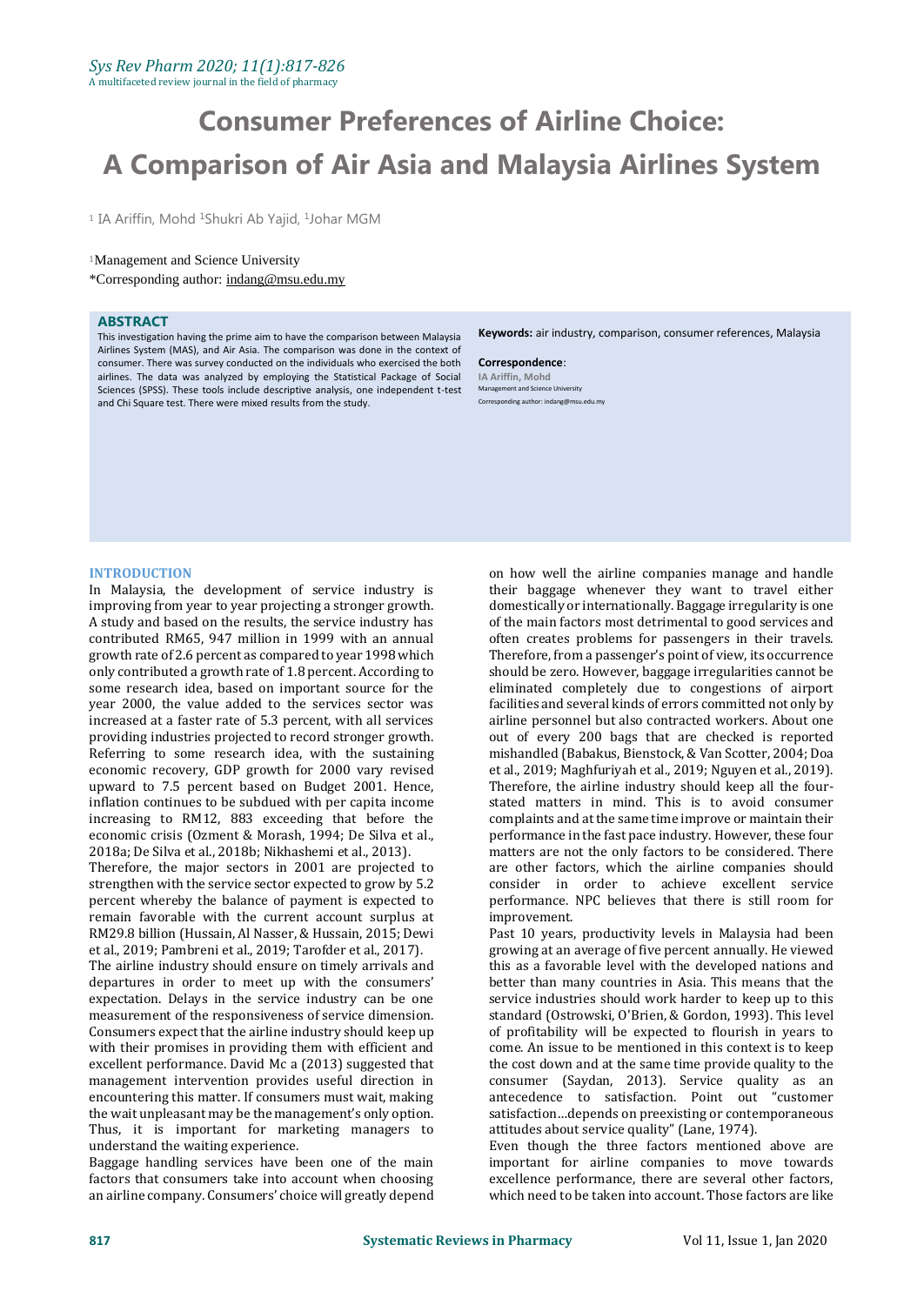front-line employees, accuracy of the information, uniformity, and may others (Prabowo, Rachmawulan, & Taufik, 2019; Pathiratne et al., 2018; Rachmawati et al., 2019; Seneviratne et al., 2019; Sudari et al., 2019; Tarofder et al., 2019).

### **LITERATURE REVIEW**

Price is a governance mechanisms underpinning transactions between business actors. The performance of an economic system is traditionally recognized by the ruling of what is known as price (Sak, Atalik, & Uygucgil, 2016). The area of pricing is rarely seen as stable or as having any simple guidelines (Lategola, Melton, & Higgins, 1980). Price places importance on many aspects such as decisions in marketing and sales, profit, resource allocation, income distribution and consumers. As for the purpose of this thesis, importance of price will be weighed up on consumer (Deepa, Kumar, & Ganesh, 2018; Nikhashemi et al., 2017; Tarofder et al., 2019; Ulfah et al., 2019; Tarofder et al., 2016; Udriyah et al., 2019).

According to Adler and Smilowitz (2007) managers need to be aware of the importance of price in the formation of consumers' attitudes. This is due to the fact that price is one of the most important attributes evaluated by consumers, suggested that it is essentially importance for managers to remember that product or service price, can be either a positive or negative influence on consumer (Akmal, 2014).

Price has always been associated with quality (Gimeno, 1999). Therefore, quality is another important element in which customers use in evaluating product or service performance (Fischer & Kamerschen, 2003). Basically, quality will be used to determine the level of satisfaction among consumers in their purchasing decisions. In other words, quality always relates with consumers' expectations in determining the level of consumers' satisfaction. The term "quality" means a different thing to different people. This is why defining "quality" is often the first step in most "quality improvement" journeys (Ciliberto & Schenone, 2012). A basic problem with this approach is its equating with quality with maximum satisfaction (Dai, Liu, & Serfes, 2014). Besides, he also pointed out another worth looking into, which is the difference between customers and consumers (Brueckner & Spiller, 1994).

Goetz (2002) proposed consumer preferences are made based on their needs and may range from many perspectives. This is due to the fact that needs and wants of the consumers are never final. Needs are gaps between the desired and the current state. The desired state provides the goal - object, and its deprivation, the drive. People as consumers could have nearly infinite number of needs (Torlak, Sevkli, Sanal, & Zaim, 2011). Based on this situation, Malaysia Airline System (MAS) needs to anticipate what consumers expect from them. This will help MAS improve on its quality standards (Ng & Seabright, 2001).

In accordance to this situation, MAS has recently came out with "Buy N Fly" Rewards Program where consumers can earn free travel and other rewards just by shopping, dining and even by using the Buy N Fly smart card as a Touch N' Go card. The price-quality relationship is probably ingrained in people from childhood through hearing such aphorisms as "you get what you pay for". According to Bolton and Drew, 1994, Gerardi and Shapiro (2009) investigated the relationship between consumer satisfaction and service quality has received a good deal of attention in the literature. Service quality received by the

consumers will either lead to a continuation in subscribing the service or termination of subscribing the service (Gerardi & Shapiro, 2009). Here, it is essential for the managers to meet consumers' expectations for a service.

#### **METHODS**

In this research study, the focus is on the airlines industry with specifications on the Malaysia Airline System Berhad (MAS) and its competitor AirAsia. A study on consumer preferences towards these two airline companies with regards to their competitive advantage on price and service quality.



**Figure 1: Framework**

#### *ANALYSIS*

This section presents the results of the study and testing of the hypothesis.

### **Table 1: One Independent Sample t-Test**

|                                  | Mean | Standard<br>Deviation | t     | Sig   |
|----------------------------------|------|-----------------------|-------|-------|
|                                  | 4.76 | 1.135                 |       |       |
| <b>QUALITY OF</b><br>THE SERVICE | 4.80 | 0.894                 | 0.248 | 0.804 |
|                                  | 4.20 | 1.461                 |       |       |
| <b>CHEAPER</b><br>PRICE          | 4.74 | 0.912                 | 2.638 | 0.009 |
|                                  | 3.73 | 1.464                 |       |       |
| WITHOUT<br>CONSIDERING<br>PRICE  | 3.23 | 1.321                 | 2.122 | 0.036 |
|                                  | 4.20 | 1.325                 |       |       |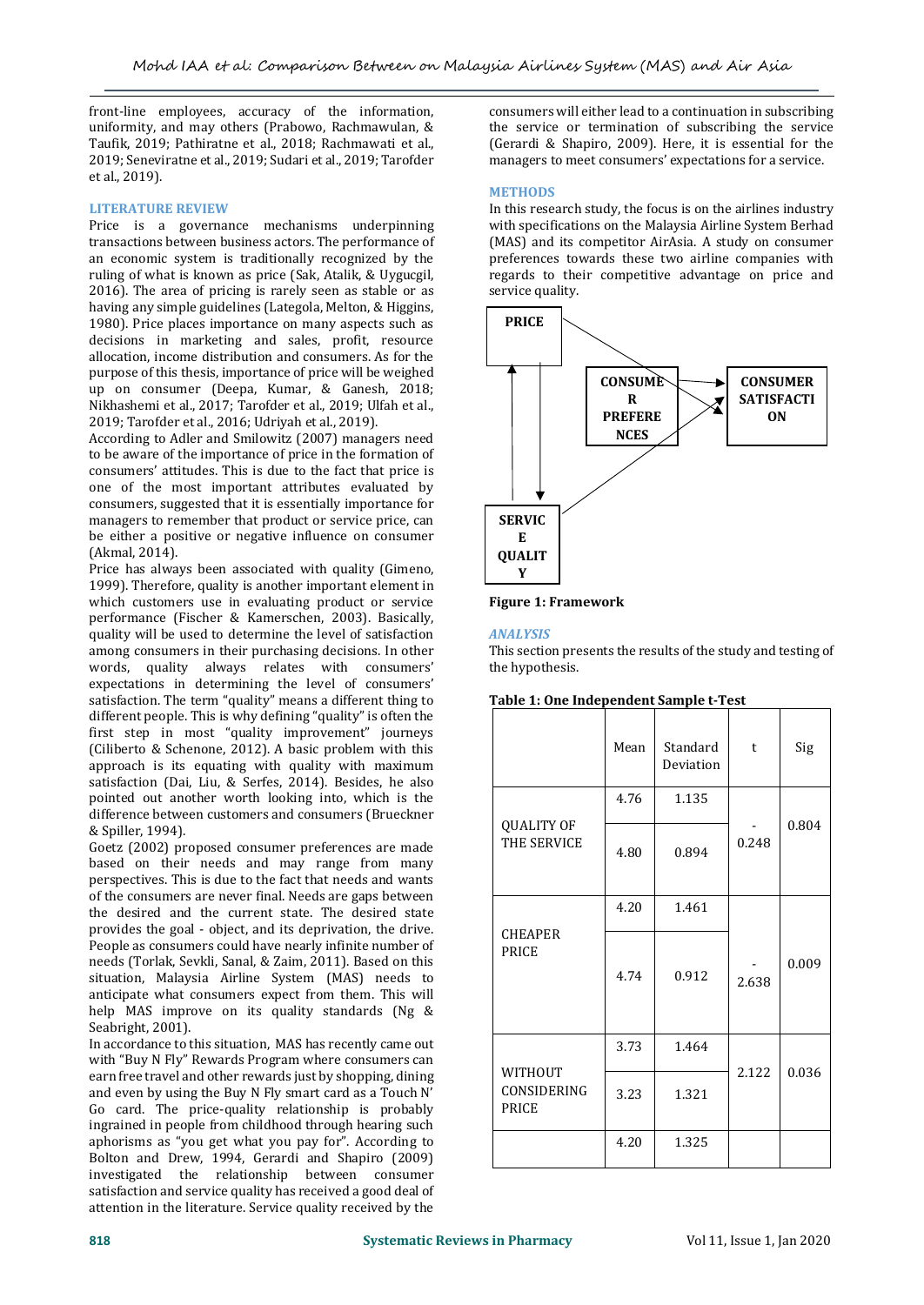| <b>HIGH PRICE</b><br><b>MEANS HIGH</b><br><b>QUALITY</b> | 4.69 | 1.291 | 2.196 | 0.030 |
|----------------------------------------------------------|------|-------|-------|-------|
|                                                          | 4.26 | 1.270 |       |       |
| COMPARATIVE<br><b>SURVEY</b>                             | 4.71 | 1.038 | 2.332 | 0.021 |
|                                                          | 3.37 | 1.505 |       |       |
| WELL KNOWN<br><b>AIRLINES</b>                            | 2.97 | 1.329 | 1.666 | 0.098 |
|                                                          | 4.31 | 1.346 |       |       |
| <b>PROMOTION</b>                                         | 4.97 | 1.191 | 3.058 | 0.003 |
|                                                          | 4.19 | 1.322 |       |       |
| MAXIMUM<br>COMFORT                                       | 4.37 | 1.106 | 0.902 | 0.369 |
|                                                          | 4.41 | 1.378 |       |       |
| <b>INCOME LEVEL</b>                                      | 4.14 | 0.967 | 1.349 | 0.180 |
|                                                          | 3.61 | 1.397 |       |       |
| <b>FAMILY AND</b><br><b>FRIENDS</b>                      | 3.83 | 0.978 | 1.052 | 0.295 |
|                                                          | 3.34 | 1.238 |       |       |
| SOCIAL<br><b>EXPECTATIONS</b>                            | 3.60 | 0.841 | 1.437 | 0.153 |
|                                                          | 3.76 | 1.398 |       |       |
| <b>UPGRADE</b><br><b>SERVICE</b>                         | 3.94 | 1.102 | 0.873 | 0.384 |

In Section 2b in the questionnaire, general questions were asked to the respondents about their consumer preferences towards the airline industry. In Table, One Independent Sample t-Test is used to test the significance of the attributes towards the consumer preferences. Various questions related to the attributes were asked to the respondents.

The result (Refer to Table) shows that consumers do not choose the airline because of the service quality. This is because the significance value is 0.804 which is higher than 0.05. On the other hand, consumers prefer to buy services from the company that offers cheaper price than competitors. A competitor of any airlines that offers a cheaper price which is relatively competitive to their rivals is at an advantage because consumers do prefer to purchase an airline tickets from them. This is because the significance value is 0.009.

Other than that, consumers would prefer to choose anything that is essential or important without considering its price since the significance value is 0.036 Besides that, consumers do agree that high price means high quality. This is because the value of the significance is 0.036. Therefore, consumers believe that airlines that provide high price are providing a high quality service.

Other than that, consumers also indicate that they will always do a comparative survey of different airline companies before purchasing airline tickets since the significance value is 0.021. This is because consumers would like to know about other airline's prices and promotions offered. Besides, consumers would like to ensure that they will get the best services offered by the airlines. On the other hand, consumers do not go for wellknown airlines to maintain their status. This is because the value of significance is 0.098.

Aside from that, the results also indicate that consumers will choose to travel during special promotion in order to get special discount. The value of significance is 0.003 which they prefer to travel during special promotions offered by the airlines. Other than that, consumers do mind if they had to pay for higher price in order to get the maximum comfort in the airplane and extra services the airline offers since the significance value is 0.369.

Besides that, consumers also do not agree that their purchasing behavior is mainly influenced by their income level since the value of significance is 0.180. Aside from that, the consumers also do not agree that their purchasing behavior is influenced by friends, family as well as their social expectations. Finally, the significance value for a price increases in flight tickets indicates that the airline is going to upgrade their services is 0.384. This result shows that an increase in flight tickets do not always mean that the airline is upgrading their services.

Therefore, those are the interpretation of the results from the attributes towards the consumers' preferences. These will help us to understand more about what is preferred and what is not by the consumers who have travel experienced in the airline industry.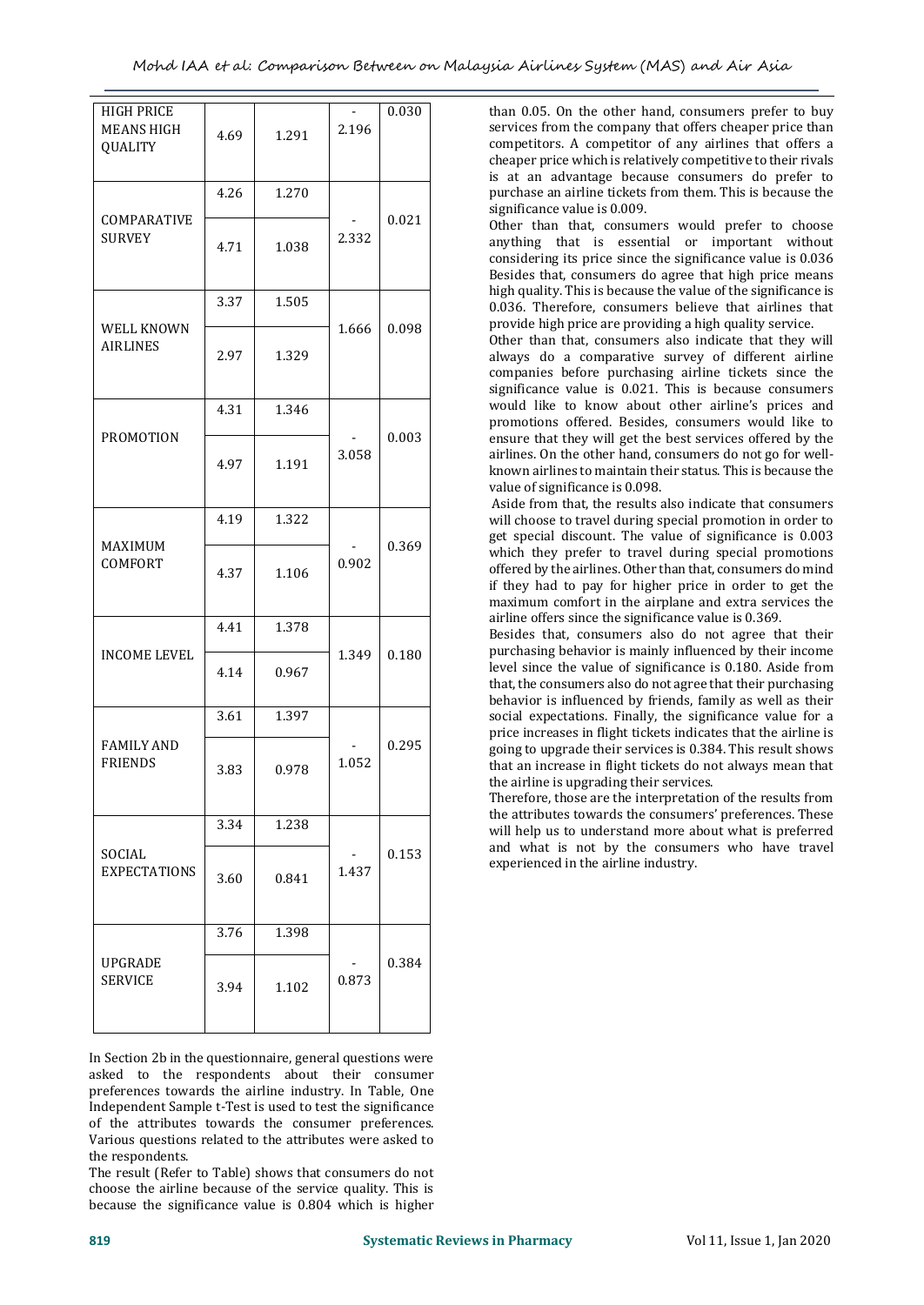|                                            |      | <b>MAS</b> |      | <b>AIRASIA</b> |
|--------------------------------------------|------|------------|------|----------------|
|                                            | Mean | Std.dev    | Mean | Std.dev        |
| <b>Quality of</b><br>the service           | 4.76 | 1.135      | 4.80 | .894           |
| Cheaper<br>price                           | 4.20 | 1.461      | 4.74 | .912           |
| Without<br>considering<br>price            | 3.73 | 1.464      | 3.23 | 1.321          |
| <b>High price</b><br>means high<br>quality | 4.20 | 1.325      | 4.69 | 1.291          |
| Comparative<br><b>Survey</b>               | 4.26 | 1.270      | 4.71 | 1.038          |
| <b>Well known</b><br>airlines              | 3.37 | 1.505      | 2.97 | 1.329          |
| <b>Promotion</b>                           | 4.31 | 1.346      | 4.97 | 1.191          |
| <b>Maximum</b><br>comfort                  | 4.19 | 1.322      | 4.37 | 1.106          |
| <b>Income level</b>                        | 4.41 | 1.378      | 4.14 | .967           |
| <b>Family and</b><br>friends               | 3.61 | 1.397      | 3.83 | .978           |
| <b>Social</b><br>expectations              | 3.34 | 1.238      | 3.60 | .841           |
| Upgrade<br>service                         | 3.76 | 1.398      | 3.94 | 1.102          |

|  | Table 2: Relationship between Airline Choice and |  |  |
|--|--------------------------------------------------|--|--|
|  | <b>Various Attributes</b>                        |  |  |

Quality is one of the most important factors for Malaysia Airlines System (MAS). By having a mean of 4.76, it makes the quality factors the highest value for MAS that influences the consumer's in choosing their airlines. Most consumers would do a comparative survey before making any purchase of an airline's tickets because they are bounded by their income level. Other than that, consumers also go for a cheaper price offered by the airlines. Most consumers would go for travel during promotions. This is due to the cheaper price set by the airlines as well as offering a great deal to their passengers. Besides that, the consumers also would choose for a maximum comfort in the airlines. Majority of the MAS's consumers agree that high price means high quality due to holding a mean of 4.20. Therefore, most of the consumers do not mind paying a higher price in order to be served a higher service quality. Hence, consumers do not mind paying extra cash in order to get maximum satisfaction.

On the other hand, the Air Asia's consumers would travel for Air Asia when there are heavy promotions. The mean for promotion is 4.97 which is very high compared to MAS which is only 4.31. This shows that Air Asia is giving and offering a great deal which attracted the travelers better

than MAS. Air Asia's consumers also would do a comparative survey before they purchase an airline's tickets in order to ensure that they are at an advantage during their travel. Air Asia's consumers are also influenced by their income level in purchasing an airline tickets.

Other than that, the mean for consumers who go for cheaper price for Air Asia is 4.74 which are higher compared to MAS which is only 4.20. MAS is offering a higher price due to their extra services provided to their passengers such as food and drinks in the airlines. On the other hand, Air Asia is not giving any food or drinks to their consumers but Air Asia do sell the food in the airlines. Mean for high price means high quality which is 4.69. This is higher compared to MAS which is only 4.20. Therefore, it shows that Air Asia consumers agreed that high price means high quality but at the same time they are willing to travel with Air Asia because of the promotions and cheaper price even though MAS is offering extra services. As for consumers who had travel with both MAS and Air Asia, the highest mean is 4.73 where consumers go for cheaper price. Besides that, the consumers for both airlines also go for quality offered. The consumers would definitely go for promotions in order to be at an advantage during their travel. Besides that, they also would do a comparative survey before purchasing an airline tickets from either one of the airlines in order to ensure that they get a cheaper price as well as great deal offered by the airlines.

Therefore, we know that for those who had travel either with MAS or Air Asia or both airlines, they have different needs and wants that should be catered by the airlines. The consumer's perception differs from one another. They should not be taken for granted by the airline industry. As for MAS, their consumers would buy the airlines tickets because of the quality provided. Therefore, MAS should always upgrade their services by using their touch point system. On the other hand, Air Asia's consumers are the one who purchase the tickets when there are promotions. Hence, attractive promotions and great deal should be offered to their consumers. Finally, as for consumers for both airlines, they would prefer to buy the tickets from airlines companies who offer cheaper price than competitors. Offering a cheaper price than their rivals in the airline industry would make the company at an advantage.

|                   | Table 3: Relationship between Gender and Various |  |  |
|-------------------|--------------------------------------------------|--|--|
| <b>Attributes</b> |                                                  |  |  |

|                 |        | Air Asia |        |      |        |  |
|-----------------|--------|----------|--------|------|--------|--|
|                 | Male   |          | Female |      |        |  |
|                 | Std.de | Mea      | Std.de | Mea  | Std.de |  |
|                 | V      | n        | V      | n    | V      |  |
| Price           | .403   | 1.90     | .304   | 2.00 | .000   |  |
| Food            | .803   | 2.80     | .823   | 3.27 | .691   |  |
| <b>Services</b> | .740   | 2.85     | .864   | 2.73 | .583   |  |
| Comfort         | .817   | 2.75     | .840   | 2.87 | .507   |  |
| <b>Employee</b> | .648   | 2.20     | .883   | 2.53 | .629   |  |

**.**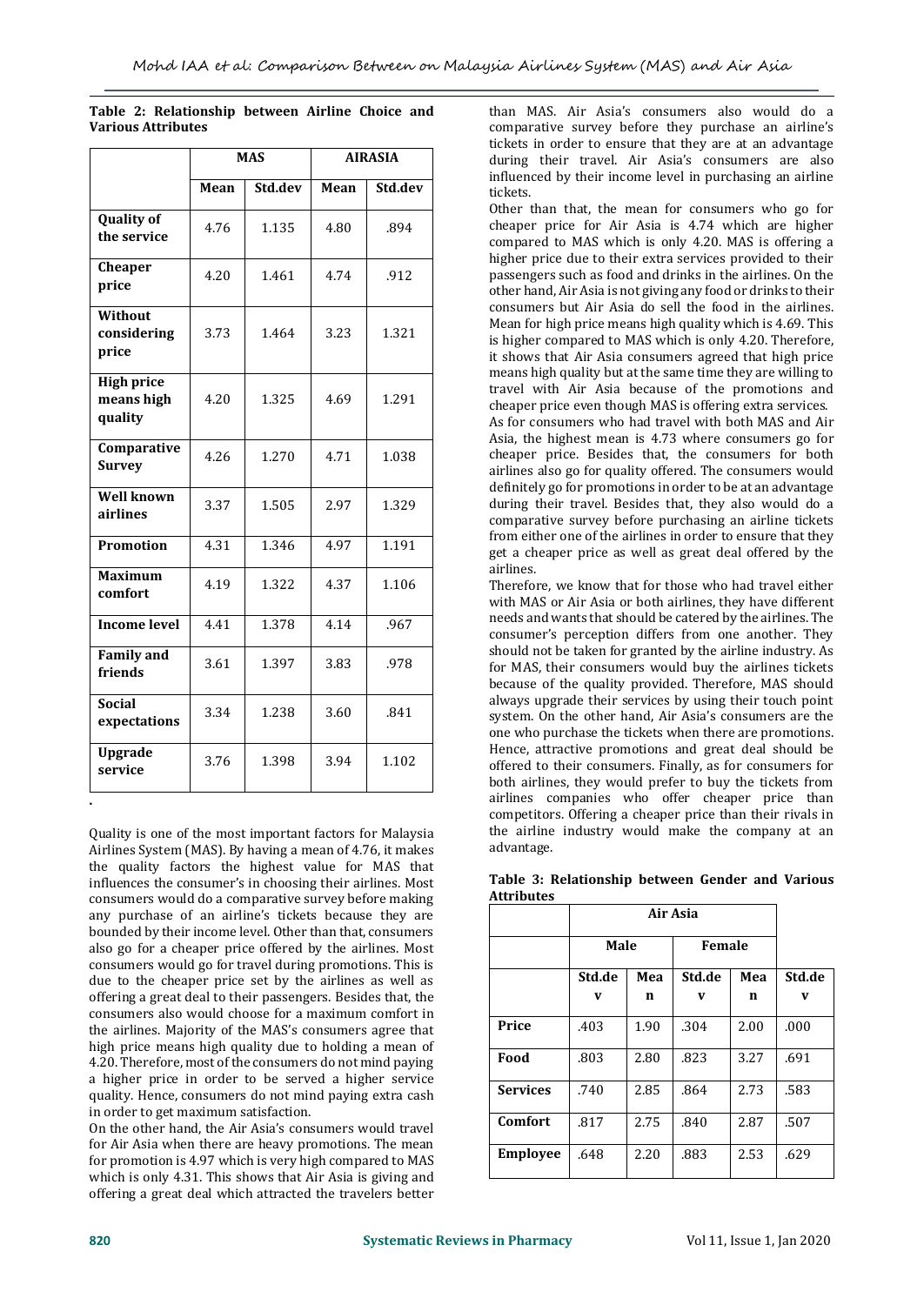| <b>Technolo</b><br>gy     | .730 | 2.35 | .580 | 2.80 | .664 |
|---------------------------|------|------|------|------|------|
| Flight<br><b>Frequenc</b> | .592 | 2.40 | .591 | 3.00 | .525 |

There are certain expectations from the consumers who go for different airlines. As for travelers who had travel with MAS and Air Asia, they certainly have different needs and wants that should be catered by the airlines.

As for Malaysia Airlines System (MAS), the highest mean for males is services which is 2.65. This shows that males who travel with MAS are concern about the services provided by MAS. Services should be delivered in a higher value from time to time. Upgrading the service quality would ensure that male travelers are satisfied with MAS. The second highest mean goes to food served in the airlines and then followed by comfort, employee, technology, flight frequency and finally price. These prove that male consumers are willing to pay high price in order to get high quality of service.

On the other hand, as for the female consumers who had travel with MAS, they would prefer the comfortable factors when choosing an airline. Female travelers are looking forward to get a maximum comfort in all aspects during their travel. Therefore, MAS should ensure that all the female travelers are comfortable with all the services provided by the airlines either during departure, on board or during arrivals. In other words, the female consumers will feel happy and satisfied when they travel with MAS. Other than that, female consumers are also concerns about the services and the food provided in the airlines.

Therefore, as for both genders male and female for MAS, it could be concluded that their main concerns are services, comfort and food where by these three factors are the top three highest mean. As for Air Asia's male travelers, their main concern is the same as the MAS male travelers which are services. The mean for services are 2.85 which are higher than MAS. Then, it is followed by food and comfort in the airlines. Besides that, the consumers' concerns about the flight frequency, technology and employee also play an important role in serving consumers satisfaction.

Compared to Air Asia's male consumers, the female consumers are more concern about the food in Air Asia. The mean for food is 3.27 which are high and it can be concluded that the female consumers love the food sold in the airlines when they are on board. Other than that, the female consumers are also concern about the flight frequency as well as comfortable factors during their travel. Besides, by holding a mean of 2.80, it shows that technology also plays an important role for Air Asia's female consumers when choosing an airline.

Therefore, as for Malaysia Airlines System (MAS), they should upgrade their services, food and comfortable factors in serving their consumers. This is because those factors are the main concerns for the MAS's consumers. On the other hand, as for Air Asia' consumers, they are concern about the services, food, comfort, flight frequency and technology. Both airlines have to upgrade their services continuously in order to ensure that they satisfy all of their passengers. Consumer total satisfaction (CTS) is very crucial and important especially for a service industry such as the airline industry in order to ensure that they cater all the needs and wants of their consumers and in order to ensure that the consumers will purchase airline

ticket again in the future. In other words, the airline industry will be at an advantage if the consumers make a repeat purchase for airline tickets or airline choice.

| Table 4: Respondent's feedback regarding the price |  |  |
|----------------------------------------------------|--|--|
| set by MAS                                         |  |  |
|                                                    |  |  |

| PRICE (MAS)              |                |              |  |  |
|--------------------------|----------------|--------------|--|--|
|                          | Male           | Female       |  |  |
| <b>Strongly disagree</b> | $\overline{2}$ | $\mathbf{1}$ |  |  |
| <b>Disagree</b>          | 5              | 5            |  |  |
| Somewhat<br>disagree     | 13             | 9            |  |  |
| Somewhat agree           | 12             | 9            |  |  |
| Agree                    | 6              | 6            |  |  |
| <b>Strongly agree</b>    | $\overline{2}$ |              |  |  |
| <b>Total</b>             | 40             | 30           |  |  |

Table indicates that half of the male and female respondents from MAS are saying that they are still not satisfied with the price set by MAS. This might be due to the high price set by the airlines since they are providing a high service quality compared to other airlines. On the other hand, the other half of the respondents agreed with the price set by the airlines. In other words, we can say that they are satisfied with the price set by the airlines which matches the service quality and comfort ability provided by MAS. Hence, we can conclude that not all MAS consumers' are satisfied with the price set by them, but the reasons that they are still flying with MAS might be due to the high service quality standard provided by MAS which significantly differs them from other airlines.

| Table 5: Respondent's feedback regarding the service |  |
|------------------------------------------------------|--|
| quality provided by MAS                              |  |

| <b>SERVICE QUALITY (MAS)</b> |      |        |  |
|------------------------------|------|--------|--|
|                              | Male | Female |  |
| <b>Strongly disagree</b>     | 2    |        |  |
| <b>Disagree</b>              |      |        |  |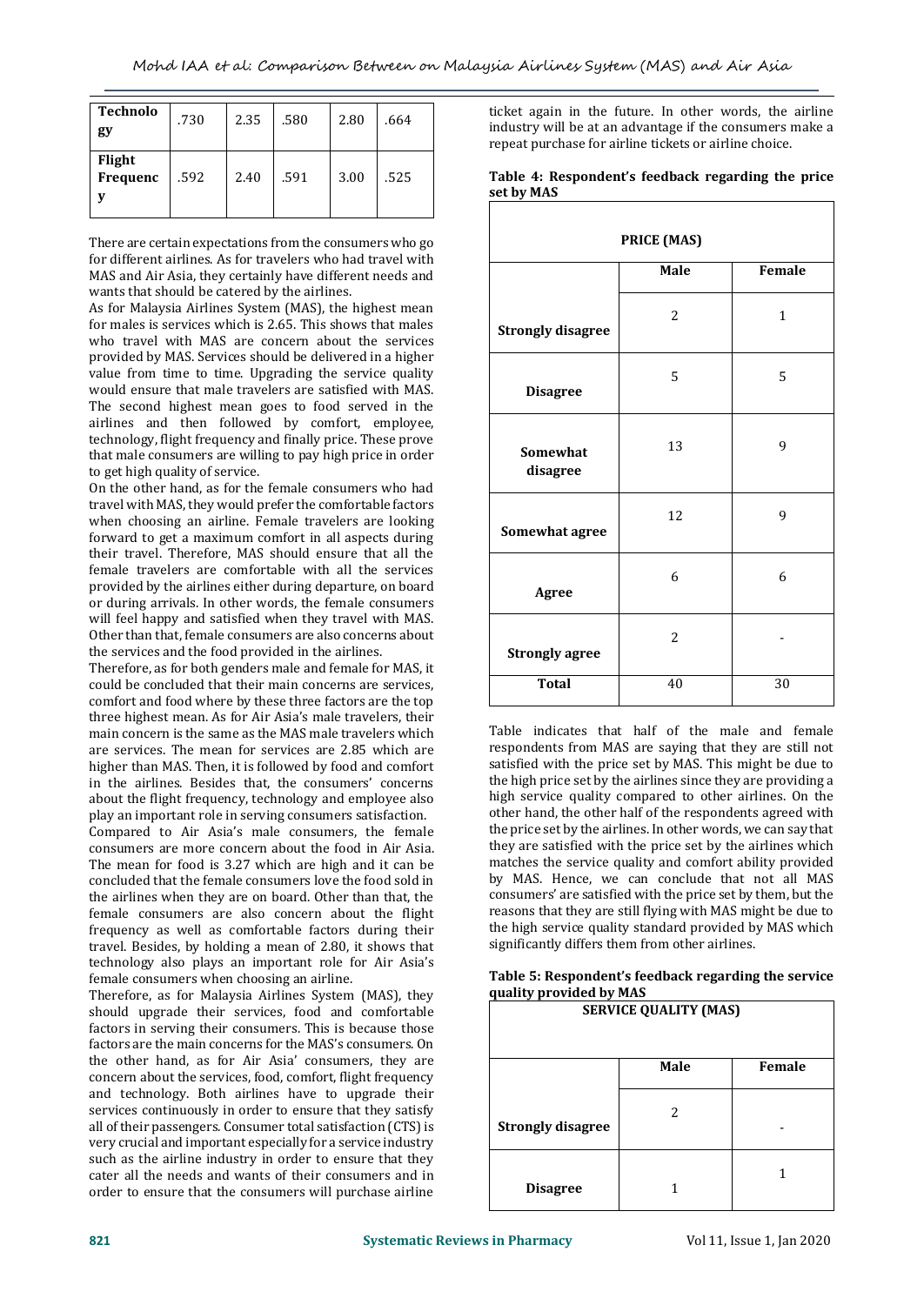| Somewhat<br>disagree  | $\mathbf{1}$   | $\mathbf{1}$   |
|-----------------------|----------------|----------------|
| Somewhat agree        | $\overline{4}$ | $\overline{4}$ |
| Agree                 | 20             | 19             |
| <b>Strongly agree</b> | 12             | 5              |
| <b>Total</b>          | 40             | 30             |

Most male respondent are satisfied with the service quality provided by MAS. (Refer to Table) This is because a large number of them which is 36 respondents are satisfied with the services provided by MAS. There are only a few numbers of respondents which are still not satisfied with the services. On the other hand, majority of the female respondents are also satisfied with the service quality from MAS even though there are still a few of the female respondents which are not satisfied with them.

Satisfying everyone is not an easy job for any airlines. Therefore, MAS might have satisfied some and might not satisfy some of them. However, we could conclude that majority of male and female respondents are satisfied with the service quality provided by MAS.

AIRASIA

#### **Table 6: Respondent's feedback regarding the price set by Air Asia**

| PRICE (AIRASIA)          |      |              |  |
|--------------------------|------|--------------|--|
|                          | Male | Female       |  |
| <b>Strongly disagree</b> |      |              |  |
| <b>Disagree</b>          | 2    | $\mathbf{1}$ |  |
| Somewhat<br>disagree     | 2    |              |  |
| Somewhat agree           | 4    | 7            |  |
| Agree                    | 18   | 13           |  |

| <b>Strongly agree</b> | 14 |  |
|-----------------------|----|--|
| <b>Total</b>          | 40 |  |

Majority of the male and female respondents from Air Asia agreed with the price set by the airlines (Refer Table). This might be due to the low price as well as the heavy promotions that satisfy the consumers in terms of price. However, there are still a few of the respondents from the male as well as the female that are not satisfied with Air Asia in terms of price set by the airlines. However, we could conclude that, majority of Air Asia's respondents either male or female respondents are satisfied with the price of the tickets sold.

#### **Table 7: Respondent's feedback regarding the service quality provided by Air Asia SERVICE QUALITY (AIRASIA)**

| -                        |      |              |  |
|--------------------------|------|--------------|--|
|                          | Male | Female       |  |
| <b>Strongly disagree</b> | 3    | 2            |  |
| <b>Disagree</b>          | 3    | 4            |  |
| Somewhat<br>disagree     | 9    | 7            |  |
| Somewhat agree           | 11   | 10           |  |
| Agree                    | 12   | 6            |  |
| <b>Strongly agree</b>    | 2    | $\mathbf{1}$ |  |
| <b>Total</b>             | 40   | 30           |  |

Table shows that 11 male respondents agree with the service quality provided by the airlines and another 12 respondents strongly agree with the service quality provided to them. In other words, we can say that they agree with the services provided by Air Asia. However, there are still a few of the male respondents who disagree with the services provided by Air Asia. On the other hand, as for the female respondents, half of the respondents agree with the services provided by Air Asia. However, the other half of the female respondents is not satisfied with the service quality provided by Air Asia. Therefore, as for male and female respondents, there are some of them who are satisfied and there are some who are not with the service quality.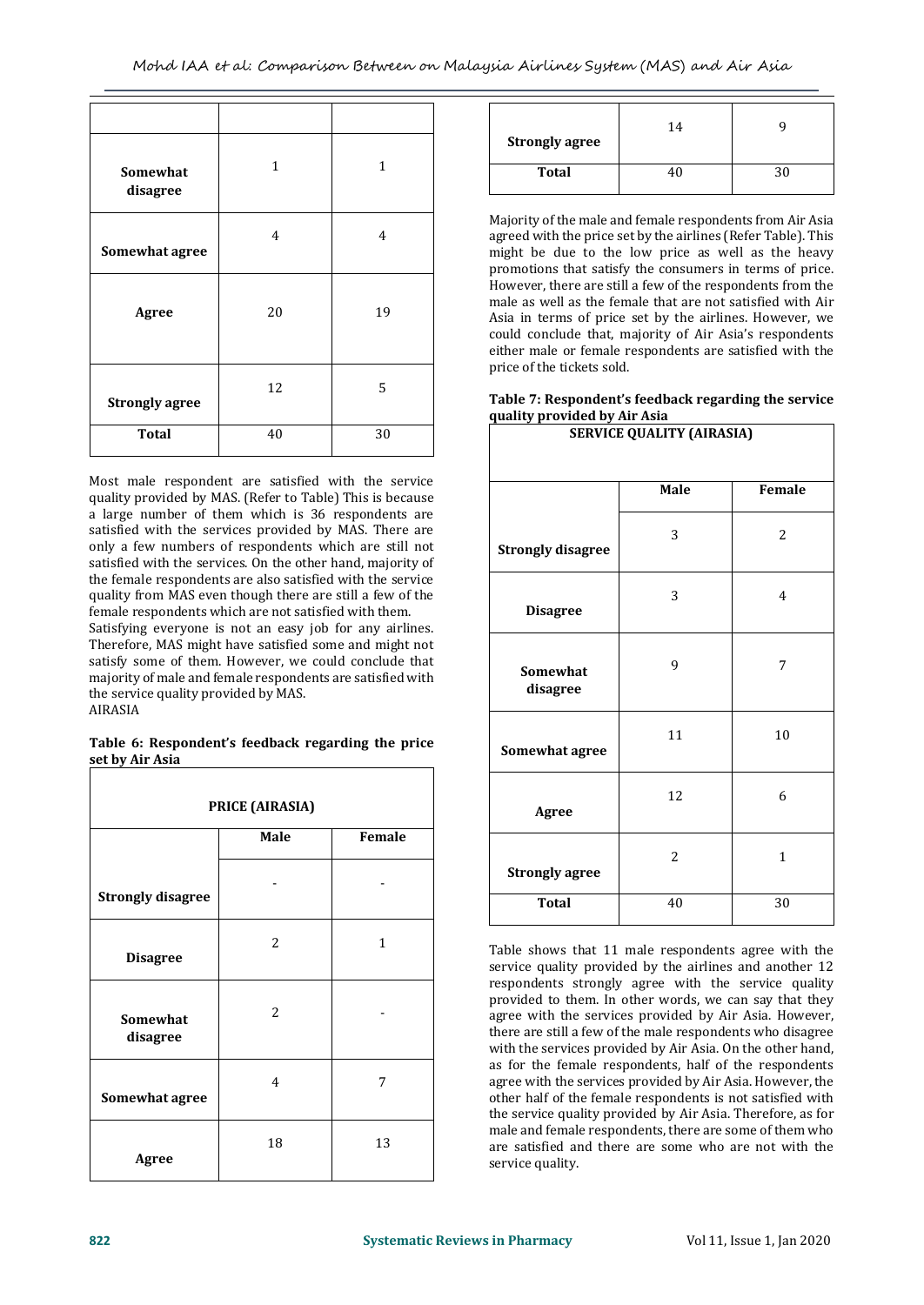Therefore, by referring to the results, we can say that majority of the respondents would prefer Air Asia in terms of price and on the other hand, they would prefer MAS in term of service quality. Hence, we could see that both airlines have their own uniqueness in satisfying their consumers by using their own ways and strategies.

# **Table 8: Consumers' feedback according to the degree of satisfaction with the airline of their choice (MAS).**

| <b>CONSUMER'S CHOICE (MAS)</b> |                |                |  |  |  |
|--------------------------------|----------------|----------------|--|--|--|
|                                | Male<br>Female |                |  |  |  |
| <b>Strongly disagree</b>       | $\overline{4}$ |                |  |  |  |
| <b>Disagree</b>                | $\overline{4}$ | $\overline{c}$ |  |  |  |
| Somewhat<br>disagree           | 2              | $\overline{4}$ |  |  |  |
| Somewhat agree                 | 14             | 8              |  |  |  |
| Agree                          | 12             | 12             |  |  |  |
| <b>Strongly agree</b>          | $\overline{4}$ | $\overline{4}$ |  |  |  |
| <b>Total</b>                   | 40             | 30             |  |  |  |

Majority of the male respondents are satisfied in choosing MAS as their favorite airline. Besides, 4 respondents are totally satisfied with MAS as their airline choice according to the service quality, price and many more. However, there are still some of the respondents which are not satisfied with MAS. On the other hand, majority of the female respondents are satisfied with MAS. But however, there are still female respondents who are not satisfied with MAS. Therefore, we could conclude that MAS has satisfied almost all of its passengers and consumers during their travel.

#### **Table 9: Consumers' feedback according to the degree of satisfaction with the airline of their choice (Air Asia) CONSUMER'S CHOICE (AIRASIA)**

| <b>CONSUMER'S CHOICE (AIRASIA)</b> |                |   |  |  |
|------------------------------------|----------------|---|--|--|
|                                    | Male<br>Female |   |  |  |
| <b>Strongly disagree</b>           |                |   |  |  |
| <b>Disagree</b>                    | 2              | 3 |  |  |

| Somewhat<br>disagree  | 8  | 8  |
|-----------------------|----|----|
| Somewhat agree        | 15 | 10 |
| <b>Agree</b>          | 10 | 8  |
| <b>Strongly agree</b> | 5  | 1  |
| <b>Total</b>          | 40 | 30 |

Majority of the 15 male respondents are satisfied by choosing Air Asia as their airline choice. There are 10 male respondents who agree and strongly agree by choosing Asia Asia. However, there are some male respondents who are not satisfied with the services or price provided by Air Asia. On the other hand, there are 10 female respondents who somewhat agree by choosing Air Asia. Besides, 8 of them agree with their choice and only 1 of the respondents is very satisfied in choosing and flying with Air Asia. However, there are still a few of the female respondents who are not satisfied with Air Asia as their airline choice. Therefore, as for male and female respondents, there are some of them who are satisfied and there are some who are not by choosing Air Asia as their choice of airline.

|                  | Table 10: Consumer Preferences of Local and Foreign |
|------------------|-----------------------------------------------------|
| <b>Travelers</b> |                                                     |
|                  |                                                     |

|                    | <b>PREFERRED AIRLINES</b> |            |                         |       |
|--------------------|---------------------------|------------|-------------------------|-------|
|                    |                           | <b>MAS</b> | Air Asia                | Total |
| <b>CITIZENSHIP</b> | <b>Malaysian</b>          | 119        | 52                      | 171   |
|                    | <b>Others</b>             | 24         | 15                      | 39    |
| Total              |                           | 143        | 67                      | 210   |
|                    | $x^2 = 0.948(b)$          |            | Significance =<br>0.330 |       |

The table shows that there is significance value for price where the significance value is 0.330, which is more than 0.05. It can be concluded that there is no significant difference between local and foreign travelers in the consumer preferences. Therefore, do not reject the null hypothesis.

For this survey, the citizenship is focusing on Malaysians as a local consumers and foreigners as international consumers. These two groups of consumers were asked about their level of satisfaction based on their experiences with both airlines which are MAS and Air Asia.

Based on the study done on this hypothesis, it is proved that the level of satisfaction gained by local and international consumers is more or less the same. In the airline industry, most consumers expect the same things, which are delicious food, friendly and helpful employees,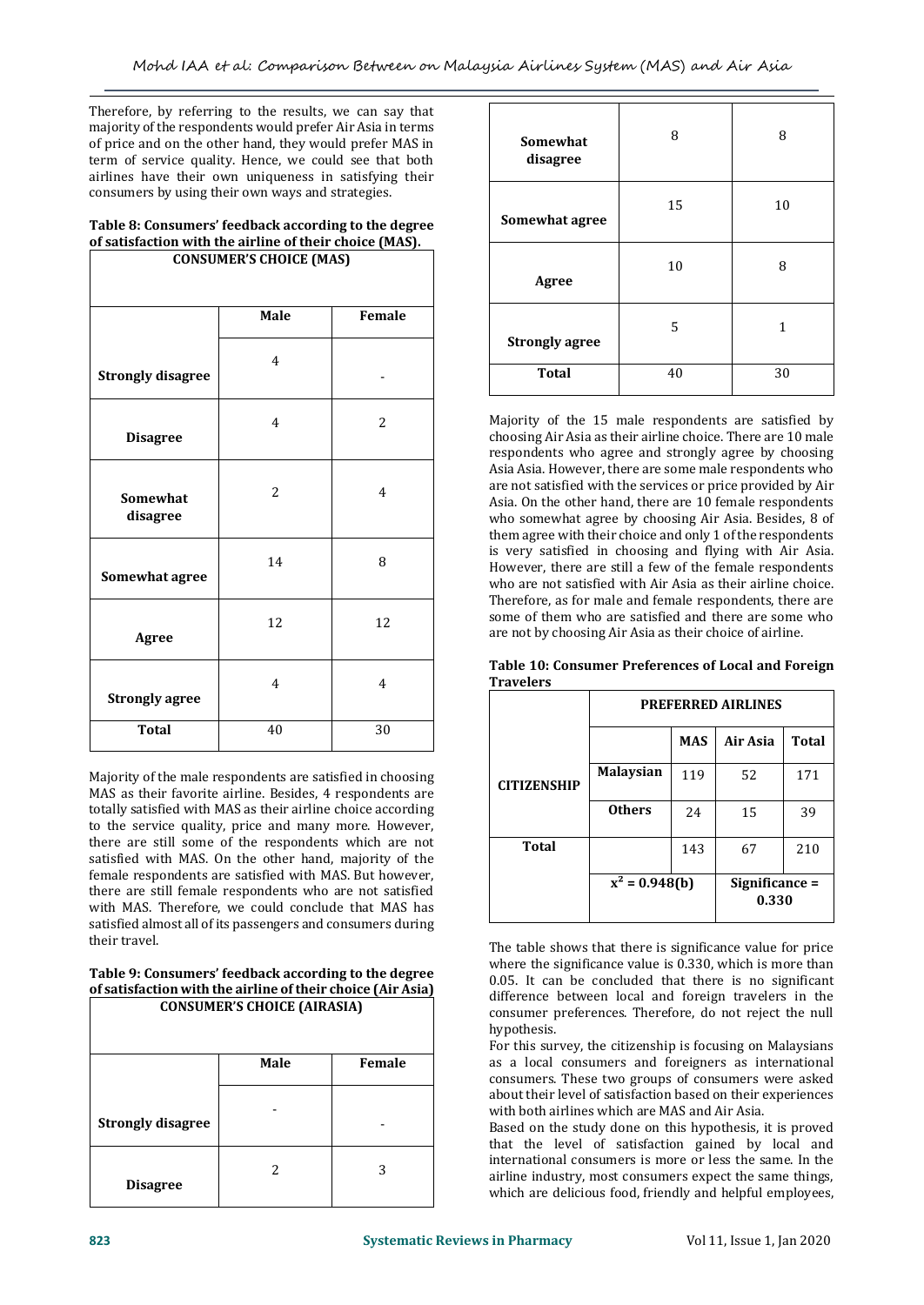comfort ability, availability of flights, and new technology equipment's for extra advantages. For MAS and Air Asia, both provide the basic services such as ground and inflight services in order to meet or exceed the consumer's needs and wants. Differences may occur in terms of types of food provided, how the food is served to consumers, or types of gifts the airlines provide to consumers. Gifts may be in terms of toys for children, facial towel, or packet of peanuts. All of these services contribute to the level of satisfaction among consumers. As long as their expectations are fulfilled, satisfaction is achieved. However, the amount of satisfaction that is achieved cannot be counted. This is because satisfaction involves with consumers' emotion and feelings towards decision they made. The main elements, which contribute to consumer satisfaction is their needs and wants. For example, if the services provided by both airlines comply with the needs and wants of the consumers, satisfaction can be achieved.

Therefore, based on the explanation above, it is shown that there is no significance difference between local and foreign travelers in the consumer preferences. Whether the consumers are local or foreigner, the level of satisfaction based on the decision made is not affected.

# **DISCUSSIONS AND CONCLUSIONS**

However, based on the findings, respondents who are particular on the amount of money that they are going to spend on traveling expenses will choose Air Asia instead of MAS. The result shows that these respondents feel satisfied with the price set by Air Asia and think that the price is reasonable and affordable. In other words, consumers who are quality-sensitive will prefer MAS compared to Air Asia, and consumers who are pricesensitive, on the other hand, prefer Air Asia compared to **MAS** 

Besides, comparison between MAS and Air Asia in terms of price and service quality is accomplished. MAS is better in providing services with higher level of quality and MAS is better in setting cheaper prices, which is affordable for most consumers compared to Air Asia. Hence, some consumers prefer to travel with MAS compared to Air Asia due to the fact that MAS provides better service quality. This will indirectly results on consumer satisfaction.

It is found that the various attributes does also influence the consumers' preferences but not all attributes are significant for the consumers' preferences. Therefore, from the findings, it is found out that there are some attributes which is significant with the consumer preferences. The attributes which is significant are; cheaper price, choose anything that is essential or important without considering its price, agree that high price means high quality, do a comparative survey of different airline companies before purchase airline tickets, choose to travel during special promotion in order to get special discount and they do mind if they had to pay for higher price in order to get the maximum comfort in the airplane and extra services. This analysis help the researchers or marketers to understand more about what is preferred and what is not by the consumers who have travel experience in the airline industry.

Besides that, appropriate training for the employees also should be organized by MAS in order to upgrade and improve their service delivery to their consumers. "Going beyond Expectation" is a long journey for MAS and cannot be achieved over night. Therefore, all necessary actions should be taken by MAS in order to improve their service

quality from time to time. This is because consumers' preferences and expectations vary over time.

Other than that, MAS and Air Asia could improve their online booking. In other words, the airlines have to make their online tickets booking as easy and user-friendly as possible. This is because nowadays consumers have no time to purchase directly from the airlines and most of the consumers prefer to book their tickets online. Therefore, a very user-friendly online tickets booking should be provided to the consumers.

Healthy competitions among these airlines enable the consumers to have more options to fly. For example, before Air Asia was bought by Tony Fernandes, many people could not experience flying on the airplane. Instead, they have to choose MAS or other airlines which the price of the airline tickets is not always affordable by everyone. In other words, we could say that the choice of airline is limited. Nowadays, with Air Asia, consumers have more variety of option in choosing their airline of choice as well as more destinations offered. Besides, Air Asia have given the opportunity to the students as well as the low income level group to fly.

For the economy class syndrome, Air Asia do not have to worry about it because Air Asia do not have a very long journey flight as compared to MAS. Therefore, MAS is recommended to eliminate the worries among the consumers by providing exercise during long flights and provide a substantial amount of water to eliminate the risks of suffering from the economy class syndrome. Other than that, alcohol should be avoided on flights because along with the dry air in plane cabins, it causes dehydration, a factor in blood-clotting. Therefore, MAS could make a deal with health institution to provide the consumers with pamphlets or handouts on the issues of health. These methods have been practiced by Japan Airlines (JAL) in reducing the consumers' fear of the economy class syndrome.

# **Limitation of the Study**

The sample of this survey is 210 respondents. Even though the respondents are from various categories, industries and holding different position, the sampling can be better and more accurate if the sample of this survey is increased to significant large sample. However, due to time constraints and availability of manpower, we restrict out sampling to 210 people.

# **Recommendation for Future Research Direction**

In this research, it was discovered that there is no significant difference between the Malaysians and foreigners on their level of satisfaction between MAS and Air Asia. It is highly recommended that future researchers look hard into this matter and see how two different types of respondents which are Malaysian and foreigners with preferences based on different needs and culture could derive the same results.

#### **REFERENCES**

- 1. Adler, N., & Smilowitz, K. (2007). Hub-and-spoke network alliances and mergers: Price-location competition in the airline industry. *Transportation Research Part B: Methodological, 41*(4), 394-409.
- 2. Akmal, S. S. (2014). *The Analysis of Service Quality and Price on Customer Satisfaction and Loyalty of Lufthansa German Airline Indonesia Passangers.* President University.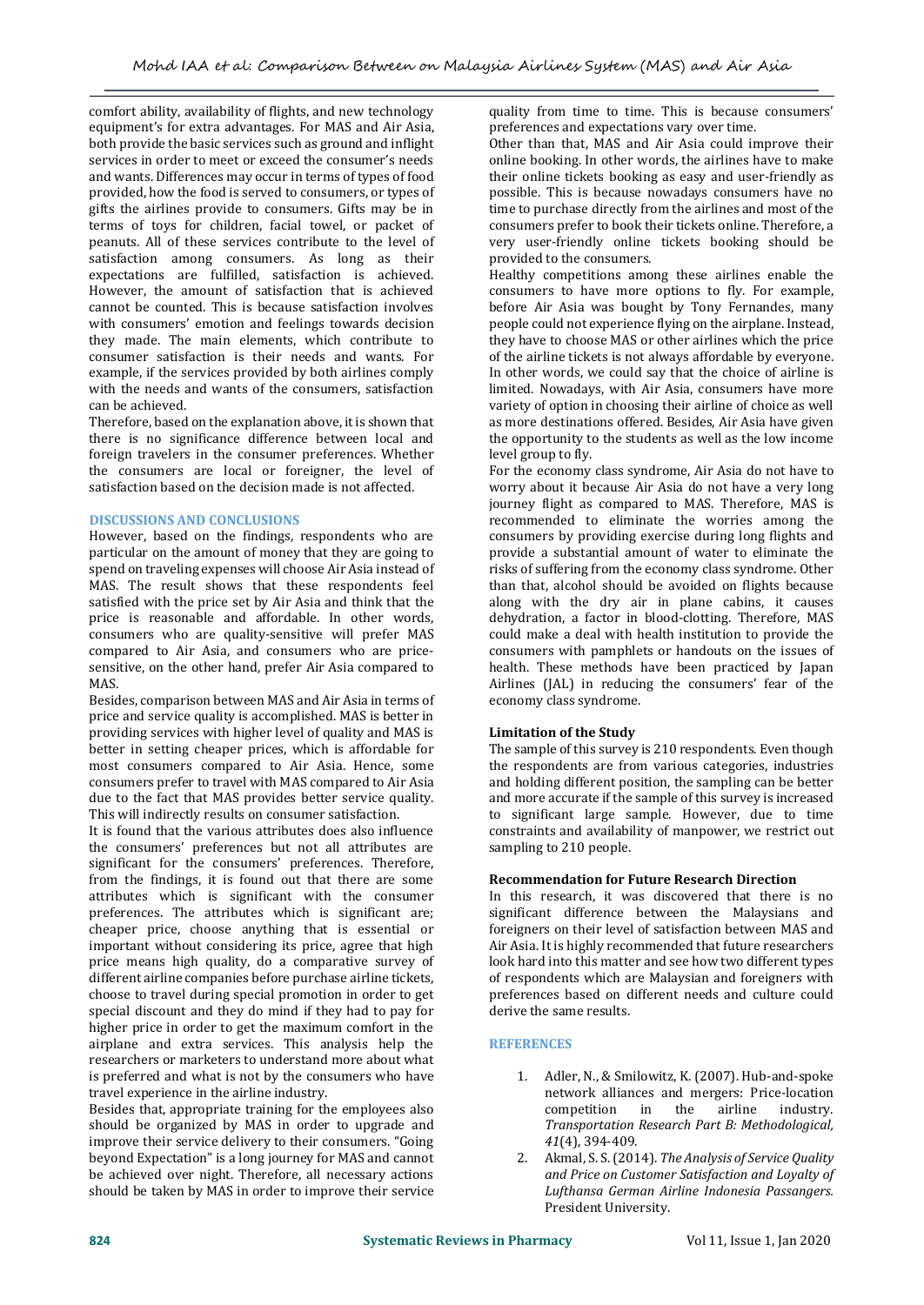- 3. Babakus, E., Bienstock, C. C., & Van Scotter, J. R. (2004). Linking perceived quality and customer satisfaction to store traffic and revenue growth. *Decision Sciences, 35*(4), 713-737.
- 4. Brueckner, J. K., & Spiller, P. T. (1994). Economies of traffic density in the deregulated airline industry. *The Journal of Law and Economics, 37*(2), 379-415.
- 5. Ciliberto, F., & Schenone, C. (2012). Bankruptcy and product-market competition: Evidence from the airline industry. *International Journal of Industrial Organization, 30*(6), 564-577.
- Dai, M., Liu, Q., & Serfes, K. (2014). Is the effect of competition on price dispersion nonmonotonic? Evidence from the US airline industry. *Review of Economics and Statistics, 96*(1), 161-170.
- 7. David Mc A, B. (2013). Service quality and customer satisfaction in the airline industry: A comparison between legacy airlines and low-cost airlines. *American Journal of Tourism Research, 2*(1), 67-77.
- 8. Deepa, T., Kumar, M. M., & Ganesh, H. J. (2018). Service quality and passengers satisfaction of airline services. *International Journal of Management and Social Sciences, 8*(1.3), 180-182.
- 9. Fischer, T., & Kamerschen, D. R. (2003). Measuring competition in the US airline industry using the Rosse-Panzar test and cross-sectional regression analyses. *Journal of Applied Economics, 6*(1), 73-93.
- 10. Gerardi, K. S., & Shapiro, A. H. (2009). Does competition reduce price dispersion? New evidence from the airline industry. *Journal of Political Economy, 117*(1), 1-37.
- 11. Gimeno, J. (1999). Reciprocal threats in multimarket rivalry: Staking out 'spheres of influence'in the US airline industry. *Strategic Management Journal, 20*(2), 101-128.
- 12. Goetz, A. R. (2002). Deregulation, competition, and antitrust implications in the US airline industry. *Journal of Transport Geography, 10*(1), 1-19.
- 13. Hussain, R., Al Nasser, A., & Hussain, Y. K. (2015). Service quality and customer satisfaction of a UAE-based airline: An empirical investigation. *Journal of Air Transport Management, 42*, 167- 175.
- 14. Lane, S. (1974). The Hazardous Noise Exposure to Which Airline Passengers are Subjected. *The Journal of the Acoustical Society of America, 55*(2), 465-465.
- 15. Lategola, M., Melton, C., & Higgins, E. (1980). Pulmonary and symptom threshold effects of ozone in airline passenger and cockpit crew surrogates. *Aviation, Space and Environmental Medicine, 51*(9 Pt 1), 878-884.
- 16. Ng, C. K., & Seabright, P. (2001). Competition, privatisation and productive efficiency: Evidence from the airline industry. *The Economic Journal, 111*(473), 591-619.
- 17. Ostrowski, P. L., O'Brien, T. V., & Gordon, G. L. (1993). Service quality and customer loyalty in the commercial airline industry. *Journal of Travel Research, 32*(2), 16-24.
- 18. Ozment, J., & Morash, E. A. (1994). The augmented service offering for perceived and actual service quality. *Journal of the Academy of Marketing Science, 22*(4), 352-363.
- 19. Peetawan, W. (2016). *Determination of Passanger Load Factor: The Case of Thai Airlines*. Retrieved from
- 20. Prabowo, F. H. E., Rachmawulan, D. L., & Taufik, N. (2019). Decreasing Satisfaction of Urban Transport Passangers. *E-Mabis: Jurnal Ekonomi Manajemen dan Bisnis, 20*(2), 141-148.
- 21. Sak, F. S., Atalik, O., & Uygucgil, H. (2016). A geographical information systems-based analysis of the profile and preferences of german airline passangers. *Journal of Management Marketing and Logistics, 3*(4), 329-345.
- 22. Saydan, R. (2013). Measurement customerbased Airline brand equity: An England based study. *Akademik Bakış Dergisi, 38*, 1-17.
- 23. Torlak, G., Sevkli, M., Sanal, M., & Zaim, S. (2011). Analyzing business competition by using fuzzy TOPSIS method: An example of Turkish domestic airline industry. *Expert Systems with Applications, 38*(4), 3396-3406.
- 24. Ward, R. I. (1992). Domestic hub airfares: An Analysis of domestic US passanger airline fares from the consumer's perspective.
- 25. De Silva A.D.A., Khatibi A., Azam S.M.F. (2018a). Can parental involvement mitigate swing away from science? Sri Lankan perspectives, Cogent Education
- 26. De Silva A.D.A., Khatibi A., Azam, S. M. F. (2018b). Do the Demographic Differences Manifest in Motivation to Learn Science and Impact on Science Performance? Evidence from Sri Lanka, International Journal of Science and Mathematics Education
- 27. Delafrooz N., Paim L.H., Khatibi A. (2009). Developing an instrument for measurement of attitude toward online shopping, European Journal of Social Sciences
- 28. Dewi N.F., Azam, S. M. F., Yusoff S.K.M. (2019). Factors influencing the information quality of local government financial statement and financial accountability, Management Science Letters
- 29. Doa N.H., Tham J., Khatibi A.A., Azam S.M.F. (2019). An empirical analysis of Cambodian behavior intention towards mobile payment. Management Science Letters
- 30. Maghfuriyah A., Azam, S. M. F., Shukri S. (2019). Market structure and Islamic banking performance in Indonesia: An error correction model, Management Science Letters
- 31. Nguyen H.N., Tham J., Khatibi A., Azam S.M.F. (2019). Enhancing the capacity of tax authorities and its impact on transfer pricing activities of FDI enterprises in Ha Noi, Ho Chi Minh, Dong Nai, and Binh Duong province of Vietnam , Management Science Letters
- 32. Nikhashemi S.R., Paim L., Haque A., Khatibi A., Tarofder A. K. (2013). Internet technology, Crm and customer loyalty: Customer retention and satisfaction perspective , Middle East Journal satisfaction perspective of Scientific Research
- 33. Nikhashemi S.R., Valaei N., Tarofder A. K. (2017). Does Brand Personality and Perceived Product Quality Play a Major Role in Mobile Phone Consumers' Switching Behaviour? Global Business Review